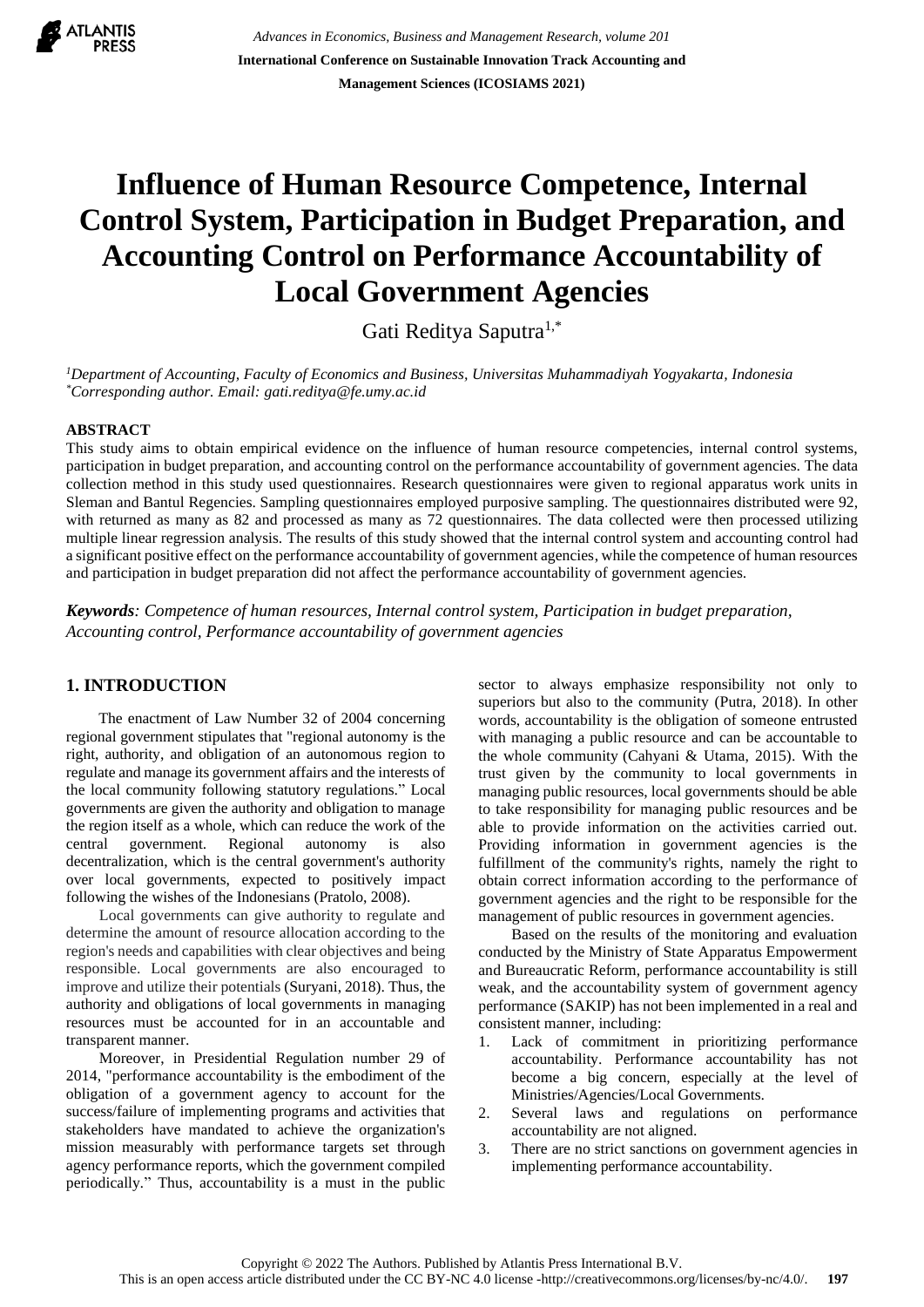- 4. There is still a lack of socialization on policies regarding performance accountability in government agencies.
- 5. Limited capability of human resources regarding performance accountability in government agencies
- 6. The accountability system for the performance of government agencies is still not integrated with the national planning system and budgeting system.

Thus, to realize a performance that has good accountability, it can be supported by various factors such as human resources. Human resources are quite influential on a company or organization's performance since superior human resources can provide guarantees if the goals can be achieved as planned. Elizar & Tanjung (2018) revealed that human resource competence is an ability that employees or workers must possess in carrying out their work so that with good competence, employees or workers can complete work according to the planned targets. Another supporting factor is the internal control system. This internal control system is needed in performance to maximize and encourage the resources of the organization or government. Internal control is also the processes carried out by employees and management in providing certainty in achieving its objectives in sections, such as reliable financial statements, as well as the implementation of effectiveness and efficiency in the operational activities of the organization by using laws and regulations that must be obeyed by all parties involved (Mamuaja, 2016).

In addition to the above factors, two other factors can affect performance accountability, comprising participation in budgeting and accounting control. Participation in budgeting influences individuals in decision-making to be evaluated and achieve budget targets to improve performance in government or organizations. Participation in budgeting is also an approach taken by managers to improve the performance of an organization's members (Nazaruddin & Setyawan, 2012). The last factor is accounting control, which is a useful control to provide procedures and authority in government performance to reduce errors. Accounting controls are controls to prevent and reduce intentional or unintentional errors (Mikoshi, 2020).

Moreover, Cahyani & Utama (2015) revealed that accounting control had a positive effect on the accountability of government agencies. This study is also the same as research by Zakiyudin (2015) and Pratama, Agustin, & Taqwa (2019) that accounting control positively affected government agencies' accountability. Meanwhile, according to Anjarwati (2012), accounting control did not affect the performance accountability of government agencies. Besides, this research is the result of a compilation of previous studies conducted by several researchers, such as Anjarwati (2012), Widyatama, Novita, & Diarespati (2017), and Arifin (2012). A study carried out by Anjarwati (2012) examined the effect of clarity on budget targets, accounting controls, and reporting systems on government accountability in Tegal City and the Pemalang Regency. In her test, the clarity of the budget and reporting system had a positive effect on the accountability of government agencies, while the accounting control variable did not affect the accountability of government agencies. In addition, the research of Widyatama et al. (2017) investigated the influence of the competence of the apparatus and the internal control system on the accountability of the village government of Sigi Regency. In their research, the competence of the apparatus did not affect government accountability, while the internal control system had a positive effect on government accountability. Moreover, Arifin (2012) scrutinized the effect of budget participation, accounting control, budget clarity, and reporting systems on local government accountability with organizational commitment as a moderating variable in the Pekalongan Regency. In that study, budget participation, accounting control, budget clarity, and reporting system had a positive effect on local government accountability, while budget participation, accounting control, budget clarity, and reporting system with organizational commitment as a moderating variable did not affect local government accountability.

Further, SAKIP uses an assessment with five indicators: performance planning, performance measurement, performance reporting, performance evaluation, and performance achievement. With this, this study can determine the influence of various factors that can affect accountability in local government. The difference between this study and previous studies is that the research sample was located in the regional apparatus work units (SKPD) of the Sleman Regency and Bantul Regency.

# **2. LITERATURE REVIEW AND HYPOTHESIS DEVELOPMENT**

## **2.1. Stewardship Theory**

Stewardship theory describes that managers are not motivated by individual goals but by organizational goals under their principles (Davis, 1997). Stewardship theory illustrates that a manager can behave, following common interests to achieve organizational goals; managers in organizations are more concerned with organizational goals than individual goals (Raharjo, 2007). With this theory, organizational goals can be achieved properly since all stakeholders work together to achieve organizational goals and can be held accountable for the results.

Through Stewardship theory, organizations can protect and maximize their wealth with performance so that efficiency will be maximized (Raharjo, 2007). This kind of behavior can benefit them in achieving their goals. This theory also assumes that the organization's success with public satisfaction contributes to organizational performance and maximum service.

#### **2.2. Government Performance Accountability**

Accountability is an obligation in conveying accountability and providing performance results that have been achieved, and notifying the actions of bodies, organizations, and individuals to parties who have the authority to take responsibility (Putri, 2015). Government accountability is an obligation to provide accountability and information on government performance or actions to the authorities (Darma, 2019). According to Triyulianto (2018), the government performance accountability system (SAKIP) is the responsibility of each apparatus, which has several indicators and methods of measuring, evaluating, and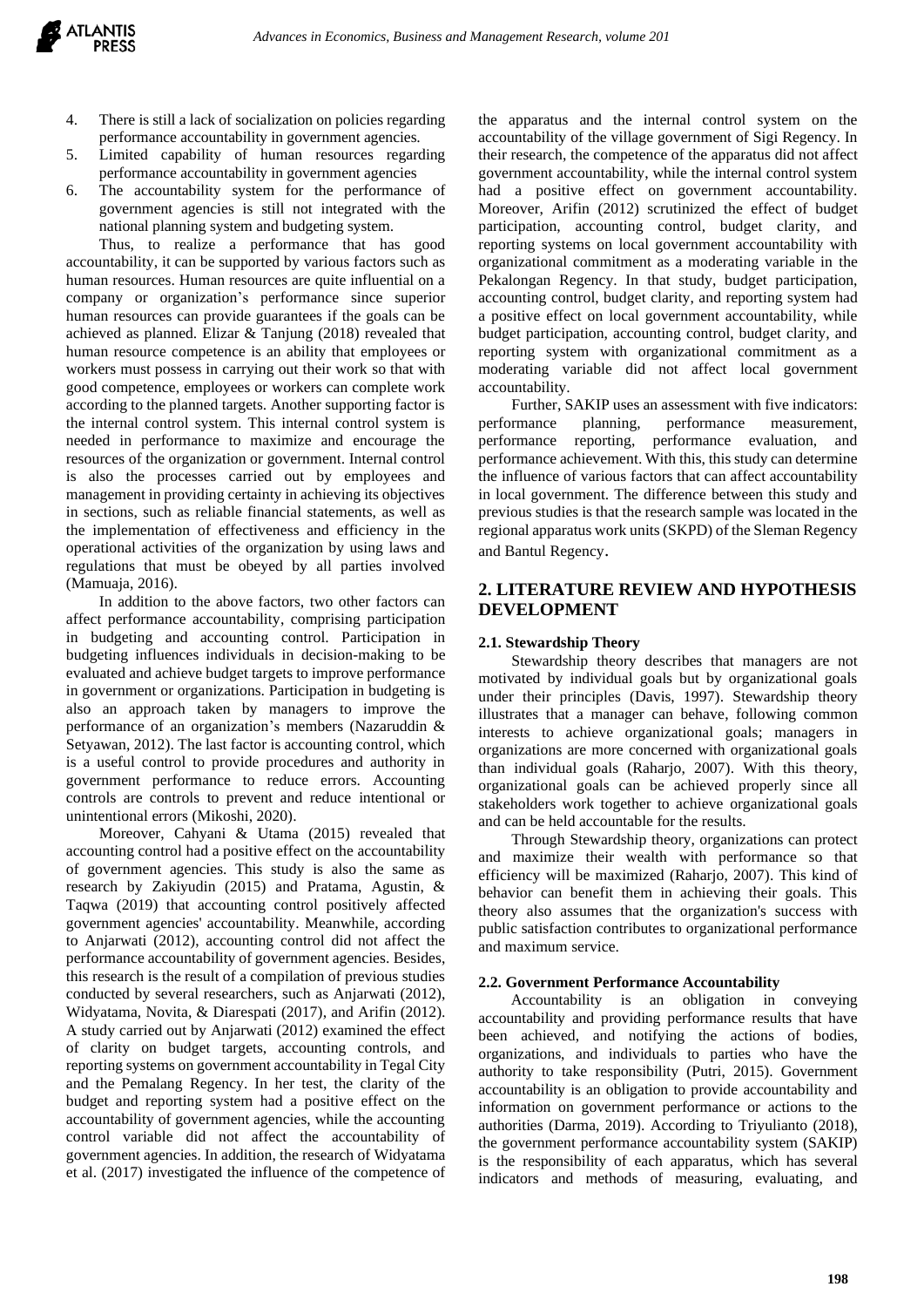reporting the performance of activities in a comprehensive and integrated manner to fulfill organizational obligations in government and are responsible for success or failure on government tasks or programs. In addition, accountability is an obligation or responsibility for the performance results that have been achieved in the government following the initial objectives or not yet appropriate and is obliged to provide information to interested parties.

According to Presidential Regulation No. 29 of 2014, it states "The accountability system of government agency performance (SAKIP) is a systematic series of various activities, tools, and procedures designed to determine and measure, collecting data, classifying, summarizing, and reporting performance to government agencies in the framework of accountability and performance improvement of government agencies."

#### **2.3. Human Resources Competency**

In producing quality and good performance, the high competence of human resources is needed to run the existing system properly (Sunarmo et al., 2016). That way, high human resource competence will affect the performance of government agencies to be better and more qualified than low human resources. Hence, human resource competence can be of added value in government agencies. According to Putri (2015), competence is a combination of skills and abilities of a person needed in work and functions in managing work. Competence of human resources can also make it easier to carry out tasks and programs and can be a factor in achieving good governance in government (Irvan et al., 2017). With adequate skills and abilities, HR competencies can affect doing work and making work easier. Excellent HR can also complete their tasks and responsibilities more quickly and correctly within the specified time limit.

Based on previous studies, it can be concluded well that the application of high human resource competence is driven by various parties contained in the components of existing work units in the government, and it will be able to increase the success of performance in implementing tasks and programs in local government and can be accounted for to interested parties. Thus, with high competence, the performance of government employees will be better. From the description above, the first hypothesis is derived as follows:

**H1: Human resource competence has a positive effect on the performance accountability of government agencies.**

#### **2.4. Internal Control System**

The internal control system is used to maintain and direct the organization following the objectives that have been made (Kaltsum & Rohman, 2012). That way, the internal control system can be used to determine the extent to which the performance made has been running as desired. The internal control system is also a process that can be influenced by management and employees in providing certainty regarding the achievements obtained objectively in its trusted implementation, efficiency, and effectiveness in the company's operational activities under applicable regulations and laws (Mamuaja, 2016). The internal control system can control a person in achieving success at work, which is

following the targets to be achieved by the government organization and the company.

The internal control system can improve performance and achieve success in carrying out the tasks and programs that have been planned for the local government according to the target and can be accounted for by interested parties. With this description, the second hypothesis is derived as follows:

**H2: The internal control system has a positive effect on the performance accountability of government agencies.**

## **2.5. Participation in Budget Preparation**

The budget is one of the important factors in the performance of the central or regional government since the budget is one of the crucial things that must always be there. At the stage of preparing the budget, it is very important because, at this stage, it can provide information about problems that will arise in the planning that has been made (Pratiwi, 2014). According to Aulad et al. (2018), participation in budgeting needs to use suggestions and aspirations from the stakeholders because the budget must be following the conditions in the field. Meanwhile, according to Ernis et al. (2017), concerning budgetary participation, the involvement of top-level managers, middle-level managers, and lower-level managers is needed in the budgeting process. Thus, participation in budgeting needs to use various parties within an organization to achieve the targets that have been made.

With this, participation in budgeting can increase the accountability of the performance of government agencies since all components from the top to the bottom level work together in preparing a good and correct budget. Thus, with the results of the description above, the third hypothesis is derived as follows:

**H3: Participation in budgeting has a positive effect on the performance accountability of government agencies.**

## **2.6. Accounting Control**

Accounting control is a formal procedure or system that uses the information to change and maintain company activities with control as a process in company management to ensure that resources are used following the objectives or economically, efficiently, and effectively (Hidayattullah & Herdjiono, 2015). Accounting control is also responsible for determining the direction in which the company or organization will run to follow the expected goals and minimize fraud in the government.

In addition, accounting controls are integral to planning and controlling efficiency and reducing deviations (Hari Setyawan, 2017). Accounting control can also provide convenience and means in controlling the work plan and reducing deviation risk. Besides, accounting control can improve performance success supported by reliable information and good procedures to produce organizational goals and targets as expected. According to the description above, the fourth hypothesis is derived as follows:

**H4: Accounting control has a positive effect on the performance accountability of local government agencies.**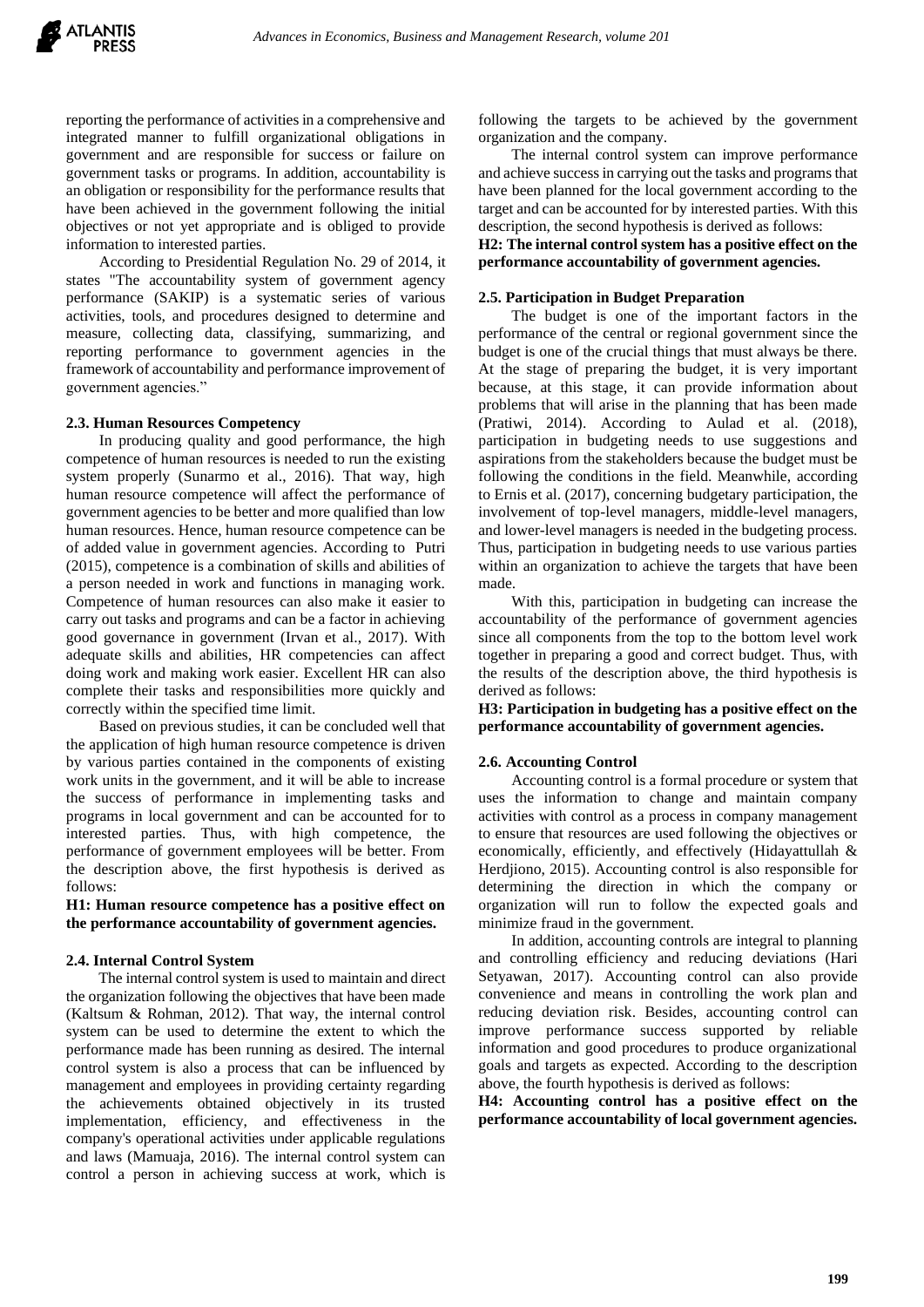

#### **3. METHODOLOGY**

This study examined various factors that could affect the implementation of performance accountability of government agencies in Sleman and Bantul Regencies. This study used the regional apparatus work units (SKPD) population in the regional government of Sleman Regency and Bantul Regency. The sample used in this study was taken from each regency totaling 50 samples.

The research data were primary and quantitative data obtained by asking questions in the form of a questionnaire to each SKPD. Several questions refer to the accountability of government agency performance, human resource competence, internal control system, budgeting participation, and accounting control.

The sampling technique in this study employed purposive sampling. Purposive sampling technique is a way to determine the sample following what is desired by the researcher, carried out at the regional apparatus work units (SKPD) of Sleman Regency and Bantul Regency, with the following criteria:

- 1. The sample of this research was employees who served as Head of SKPD, Secretary of SKPD, and Head of Division at SKPD of Sleman Regency and Bantul Regency, Special Region of Yogyakarta Province.
- 2. They had those positions for two years. This criterion was intended for respondents who already had a position of at least two years.

Moreover, multiple regression analysis was utilized in this study to analyze the effect of four independent variables (X) on the variable (Y). Researchers conducted testing using SPSS. Multiple regression equation is as follows:

$$
Y{=a}+\beta_1X_1+\beta_2X_2+\beta_3X_3+\epsilon
$$

Information:

- $Y =$  Performance accountability of local government agencies
- $X_1$  = Human resources competence
- $X_2$  = Internal control system
- $X_3$  = Participation in budget preparation
- $X_4$  = Accounting control
- $\beta_1$  = Coefficient of human resources competence
- $\beta_2$  = Coefficient of internal control system
- $\beta_3$  = Coefficient of participation in budget preparation
- $\beta_4$  = Coefficient of accounting control
- a = Constanta
- $\mathcal{E} = Error$

## **4. DISCUSSION**

This study aims to determine the role of human resource competencies, internal control systems, budgeting participation, and accounting control on local government agencies' performance accountability. The empirical testing results carried out on several hypotheses are explained as follows:

#### **4.1. The Influence of Human Resource Competence on the Performance Accountability of Local Government Agencies**

In the research results on the first hypothesis (H1), it can be seen that the competence of human resources did not affect the accountability of the performance of local government agencies, with a significance value of  $0.089 >$  alpha ( $\alpha =$ 0.05). This test indicates that the competence of human resources in government organizations has not been able to increase performance accountability in local government agencies. The ineffectiveness of human resource competence on the accountability of the performance of local government agencies was based on the lack of apparatus in understanding government competence and knowledge of accountability regarding tasks and programs as planned. In local government, the competence of the apparatus is related to the knowledge, abilities, and skills in the main tasks. The government apparatus is the executor of the tasks and programs that have been planned so that each apparatus must carry out and complete tasks and programs following what has been planned and accounted for as well as possible. If the apparatus does not have good competence, the tasks and programs in government organizations may not run well and are difficult to account for.

#### **4.2. The Influence of the Internal Control System on the Performance Accountability of Local Government Agencies**

In the research results on the second hypothesis (H2), it can be seen that the internal control system had a positive effect on the performance accountability of government agencies, with a significance value of  $0.00 \leq$  alpha ( $\alpha$  = 0.05). This test shows that the higher the internal control system implemented by the regional apparatus work units (SKPD) of Sleman Regency and Bantul Regency, the greater the accountability of performance in local government agencies.

In regional government, some tasks and programs must be started from properly planning, implementing, monitoring, and accountability. Thus, local governments need an internal control system to encourage the achievement of goals or targets that have been planned. The internal control system can also encourage top-level government officials to supervise and control the performance of each government apparatus so that all government components can continuously improve performance in achieving regional government goals and targets and can be accounted for by various interested parties.

#### **4.3. The Influence of Participation in Budgeting on the Performance Accountability of Local Government Agencies**

In the research results on the third hypothesis (H3), it can be seen that budgetary participation did not affect the accountability of the performance of local government agencies, with a significance value of  $0.329 >$  alpha ( $\alpha = 0.05$ ). The results of this test signify that the participation in budgeting carried out by each apparatus in local government did not increase performance accountability in local government agencies.

No effect on budgetary participation was based on government agency work units (SKPD) of Sleman Regency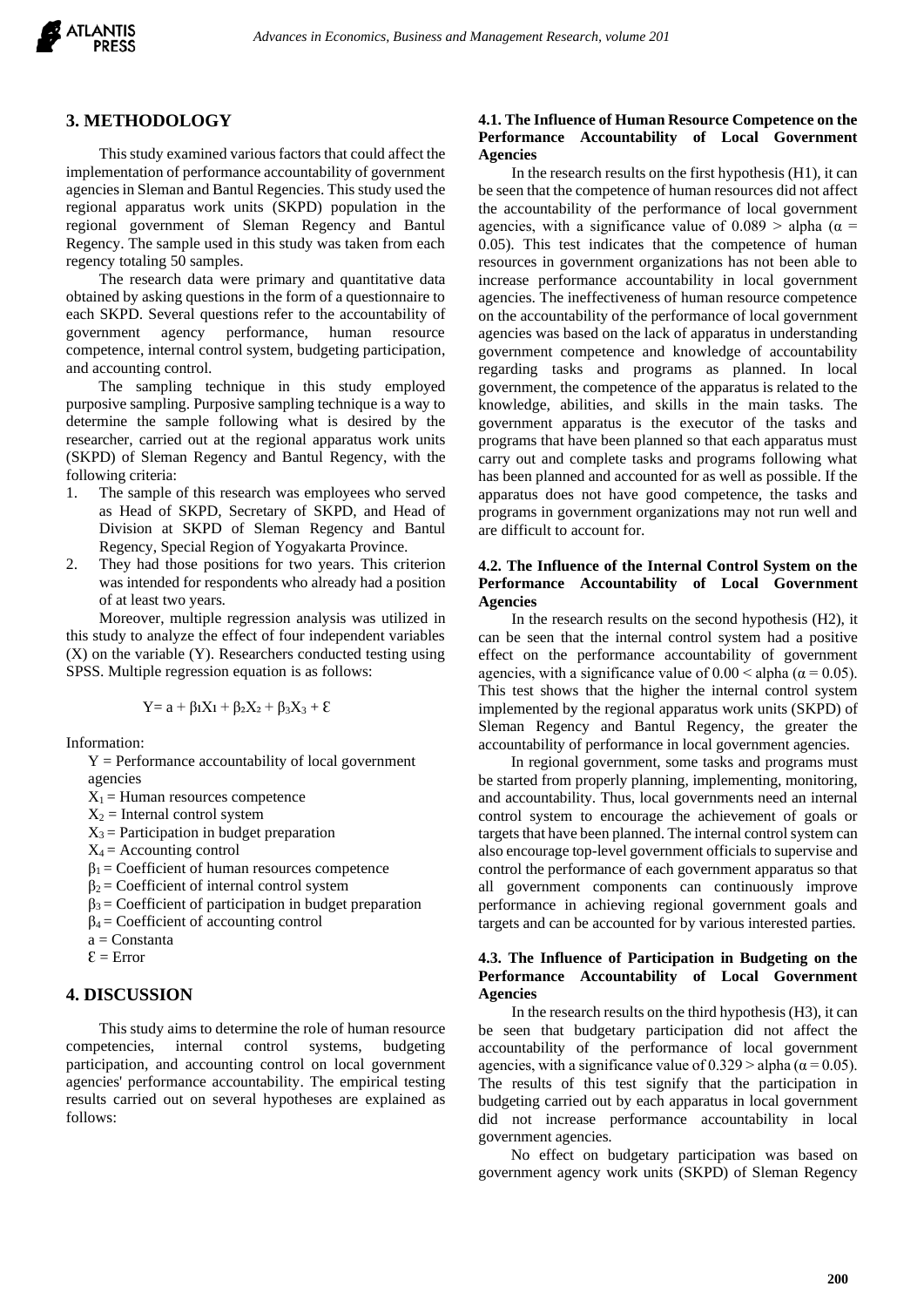and Bantul Regency not including all top-level apparatus to lower-level apparatus in budget preparation so that government officials who did not participate in budget preparation lacked the awareness to account for the budget. Lack of awareness in being responsible for the budget could affect performance, to be ineffective, efficient, and economical. Every government apparatus must always report the results of its performance and be accountable to interested parties to improve the performance of local government agencies.

#### **4.4. The Influence of Accounting Control on Performance Accountability of Local Government Agencies**

In the research results on the third hypothesis (H4), it can be seen that accounting control had a positive effect on the accountability of the performance of local government agencies, with a significance value of  $0.000 > (\alpha = 0.05)$ . The results of this test indicate that the higher the accounting control in the regional apparatus work units (SKPD) of Sleman and Bantul Regencies, the greater the accountability of performance in local government agencies. The significant influence of accounting control on performance accountability of local government agencies was because each apparatus in local government organizations carried out tasks and programs following effective, efficient, and economical performance indicators to increase the accountability of local government agencies' performance. In local government, all tasks and programs that have been planned must be implemented and accounted for according to what is in the field. Each government apparatus is also responsible for securing assets and recording all financial transactions to add information in making decisions that can be accounted for by interested parties. Thus, accounting control carried out by all apparatus in local government organizations can assist in increasing the accountability of existing performance in local government agencies.

# **5. CONCLUSION**

This study aims to empirically prove the role of human resource competence, internal control systems, budgetary participation, and accounting control on the local government agencies' performance accountability (empirical studies on SKPD in Sleman and Bantul Regencies). The sample in this study was 25 SKPD of Sleman Regency and Bantul Regency Governments in the Special Region of Yogyakarta, which included: Regional Secretariat, Service, Agency, and Office. This study used a purposive sampling technique, with the number of questionnaires processed of 73 questionnaires, so the following are the results of this study:

- 1. Human resource competence did not affect the performance accountability of local government agencies.
- 2. The internal control system had a significant positive effect on the performance accountability of local government agencies.
- 3. Participation in budgeting did not affect the performance accountability of local government agencies.

4. Accounting control had a significant positive effect on the performance accountability of local government agencies.

## **6. LIMITATION AND FUTURE RESEARCH**

In this study, there are several limitations:

- 1. The distribution of questionnaires was disrupted by the COVID-19 outbreak since some questionnaire collection points were closed.
- 2. In this study, the data collection technique used a questionnaire without being equipped with interviews.

Based on the results of this study, the researchers provide suggestions for similar research in the future as follows:

- 1. Adding respondents, not only the regional secretariat, office, agency, and offices, and can add other regencies to get even more data
- 2. Further research can also add direct interviews so that filling out the questionnaire is more objective.

# **REFERENCES**

- [1] Anjarwati, M. (2012). Pengaruh Partisipasi Anggaran, Kejelasan Sasaran Anggaran, Pengendalian Akuntansi dan Sistem Pelaporan Terhadap Akuntabilitas Kinerja Instansi Pemerintah Daerah dengan Komitmen Organisasi sebagai Variabel Pemodaerai. *Jurnal Akuntansi dan Investasi*, *13*(1), 15–27. https://doi.org/ISSN 2252-6765
- [2] Antara News. Pemkab Sleman raih predikat "A" implementasi SAKIP (2020). Diambil dari https://www.antaranews.com/berita/1315826/pemkabsleman-raih-predikat-a-implementasi-sakip
- [3] Aprilianti, D., Wulan, M., & Kurniawan, H. (2020). Pengaruh Kejelasan Sasaran Anggaran, Pengendalian Internal, dan Sistem Pelaporan Terhadap Akuntabilitas Kinerja Instansi Pemerintah di Kecamatan Wilayah Jakarta Selatan. *Jurnal Ilmiah Akuntansi dan Keuangan*, *9*(2), 150–159. https://doi.org/10.32639/jiak.v9i2.454
- [4] Arifin, W. B. (2012). Pengaruh Partisipasi Anggaran, Kejelasan Sasaran Anggaran, Pengendalian Akuntansi Dan Sistem Pelaporan Terhadap Akuntabilitas Kinerja Instansi Pemerintah Daerah Dengan Komitmen Organisasi Sebagai Variabel Pemoderasi. *Jurnal Akuntansi dan Investasi*, *13*(1), 15–27.
- [5] Cahyani, N. M. M., & Utama, I. M. K. (2015). Pengaruh Kejelasan Sasaran Anggaran,Pengendalian Akuntansi Dan Sistem Pelaporan Pada Akuntabilitas Kinerja. *E-Jurnal Akuntansi*, *10*(3), 825–840.
- [6] Darma, D. A. (2019). Pengaruh Implementasi Standar Akuntansi Pemerintah Berbasis Akrual dan Pengawasan Kualitas Laporan Keuangan Terhadap Akuntabilitas Kinerja Instansi Pemerintah Pada Dinas Lingkungan Hidup, Dinas Kehutanan, dan Dinas Kebudayaan dan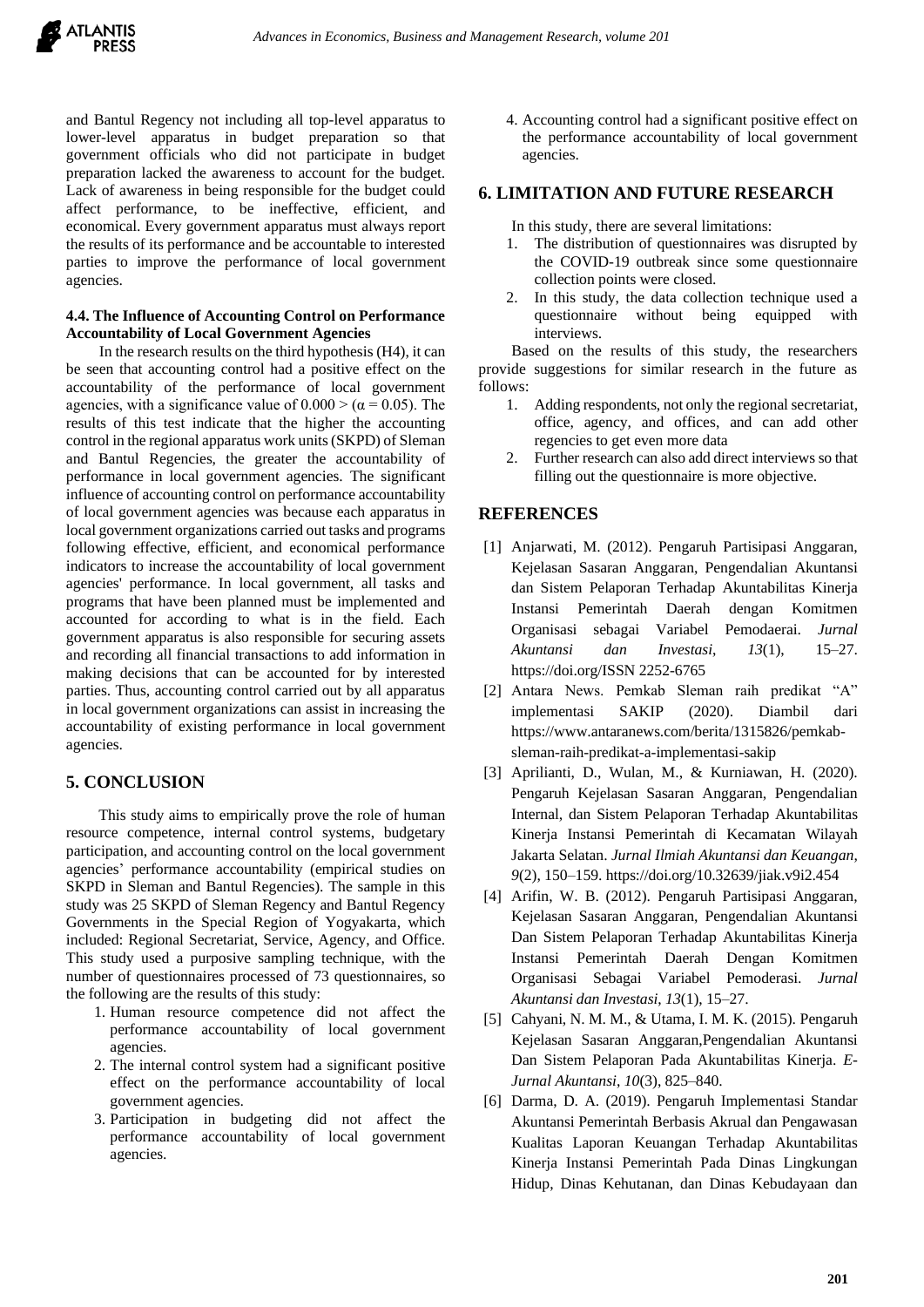

Pariwisata pemerintah Pro. *Jurnal Akuntansi Bisnis dan Publik*, *9*(2), 30–43.

- [7] Davis, J. H. (1997). Toward A Stewardship Theory Of Management. *Academy of management review*, *22*(1), 20–47.
- [8] Elizar, E., & Tanjung, H. (2018). Pengaruh Pelatihan, Kompetensi, Lingkungan Kerja terhadap Kinerja Pegawai. *Maneggio: Jurnal Ilmiah Magister Manajemen*, *1*(1), 46–58. https://doi.org/10.30596/maneggio.v1i1.2239
- [9] Fathia, N., Yusralaini, P. :, & Anggraini, L. (2017). Pengaruh Penerapan Sistem Akuntansi Pemerintah Daerah, Penerapan Anggaran Berbasis Kinerja, Kejelasan Sasaran Anggaran, Sistem Pelaporan Kinerja dan Pengendalian Akuntansi Terhadap Akuntabilitas Kinerja Instansi Pemeritah (AKIP) (Study Kasus SKPD di Provi. *JOM Fekon*, *4*(1), 670–685.
- [10]Hafiz, M. (2017). Pengaruh Kompetensi Aparatur Pemerintaha, Ketaatan Pada Peraturan Perundangan dan Kejelasan Sasaran Anggaran Terhadap Akuntabilitas Kinerja Instansi Pemerintah Dengan Komitmen Organisasi dan Kinerja Manajerial Sebagai Variabel Moderating (Studi Empiris Pa. *JOM Fekon*, *4*(1), 528– 542.
- [11]Hari Setyawan. (2017). Pengaruh Kejelasan Sasaran Anggaran, Pengendalian Akuntansi dan Ketaatan Pada Peraturan Perundangan Terhadap Akuntabilitas Kinerja Instansi Pemerintah Dengan Kinerja Manajerial Sebagai Variabel Moderating. *JOM Fekon*, *4*(1), 251–264.
- [12]Hidayattullah, A., & Herdjiono, I. (2015). Pengaruh Kejelasan Sasaran Anggaran, Pengendalian Akuntansi, Sistem Pelaporan Terhadap Akuntabilitas Kinerja SKPD di Merauke. *Prosiding Seminar Nasional Multi Disiplin Ilmu*, 978–979.
- [13]Irvan, N., Mus, A. R., Su'un, M., & Sufri, M. (2017). Effect of Human Resource Competencies, Information Technology and Internal Control Systems on Good Governance and Local Government Financial Management Performance. *IRA-International Journal of Management & Social Sciences (ISSN 2455-2267)*, *8*(1), 31. https://doi.org/10.21013/jmss.v8.n1.p4
- [14]Kaltsum, U., & Rohman, A. (2012). Pengaruh Kejelasan Sasaran Anggaran Terhadap Akuntabilitas Kinerja Instansi Pemerintah Melalui Sistem Pengendalian Intern Sebagai Variabel Intervening (Studi Empiris pada Satuan Kerja Perangkat Daerah Kota Salatiga) Ummu. *ejurnal undip*, *3*(1), 215–228.
- [15]Kementerian Pemberdayaan Aparatur Negara dan Reformasi Birokrasi. (n.d.). Sistem Akuntabilitas Kinerja Instansi Pemerintah (SAKIP). *menpan.go.id*. Diambil dari https://www.menpan.go.id/site/reformasibirokrasi/permasalahan-dan-tindak-lanjut-ke-depan
- [16]Mamuaja, B. (2016). Analisis Efektivitas Penerapan

Sistem Pengendalian Intern Terhadap Kinerja Instansi Pemerintah di Dinas Pendapatan Kota Manado. *Jurnal EMBA*, *4*(1), 165–171.

- [17]Manullang, S. B., & Abdullah, S. (2019). Pengaruh Pengendalian Internal, Kejelasan Anggaran dan Pergantian Kepala SKPD terhadap Akuntabilitas Kinerja. *Jurnal Ilmiah Mahasiswa Ekonomi Akuntansi (JIMEKA)*, *4*(1), 62–73.
- [18]Mikoshi, M. S. (2020). Pengaruh Kejelasan Sasaran Anggaran , Pengendalian Akuntansi dan Sistem Pelaporan Terhadap Akuntabilitas Kinerja ( Studi Empiris Koni Se Sumatera Barat ). *jurnal of economics and business*, *4*(1), 192–199. https://doi.org/10.33087/ekonomis.v4i1.116
- [19]Nazaruddin, I., & Basuki, A. T. (2015). *Analisis statistik dengan SPSS*. Yogyakarta: Danisa Media.
- [20]Nazaruddin, & Setyawan, H. (2012). Pengaruh partisipasi penyusunan anggaran terhadap kinerja aparat pemerintah daerah dengan budaya organisasi, komitmen organisasi, motivasi, desentralisasi, dan job relevant information sebagai variabel moderasi. *Jurnal Akuntansi dan Investasi*, *12*(2), 197–207.
- [21]Peraturan Presiden nomer 29 tahun 2014. (2014). Peraturan Presiden Republik Indonesia Nomer 29 Tahun 2014 Tentang Sistem Akuntabilitas Kinerja Instansi Pemerintaha.
- [22]Pratama, R., Agustin, H., & Taqwa, S. (2019). Pengaruh Kejelasan Sasaran Anggaran, Pengendalian Akuntansi, Sistem Pelaporan, Dan Desentralisasi Terhadap Akuntabilitas Kinerja Instansi Pemerintah (Skpd Bengkalis). *Jurnal Online Mahasiswa Fakultas Ekonomi Universitas Riau*, *3*(1), 1123–1136.
- [23]Pratiwi, E. (2014). Pengaruh Partisipasi Penyusunan Anggaran dan Sistem Pelaporan Terhadap Akuntabilitas Sekolah SMP dan SMA Negeri Kota Semarang (Studi Pada SMP dan SMA Negeri Kota Semarang). *Journal of Chemical Information and Modeling*, *53*(9), 1689–1699. https://doi.org/10.1017/CBO9781107415324.004
- [24]Pratolo, S. (2008). Transparansi Dan Akuntabilitas Tata Kelola Pemerintahan Daerah Dalam Hubungannya Dengan Perwujudan Keadilan Dan Kinerja Pemerintah Daerah: Sudut Pandang Aparatur Dan Masyarakat Di Era Otonomi Daerah. *Jurnal Akuntansi dan Investas*, *9*(2), 108–124.
- [25] Pratolo, S., Jatmiko, B., & Anwar, M. (2016). "Financial Statement Public Sectors Berbasis WEB-ICT: Pola Pemetaan Laporan Keuangan Melalui WEB-ICT Untuk Mewujudkan Transparansi dan Akuntabilitas (Studi Kasus SKPD Kabupaten Bantul). *Reposiitory Universitas Muhammadiyah Yogyakarta*.
- [26]Precelina, D. D., & Wuryani, E. (2019). Pengaruh Kejelasan Sasaran Anggaran, Pengendalian Akuntansi, Dan Sistem Pelaporan Terhadap Akuntabilitas Kinerja